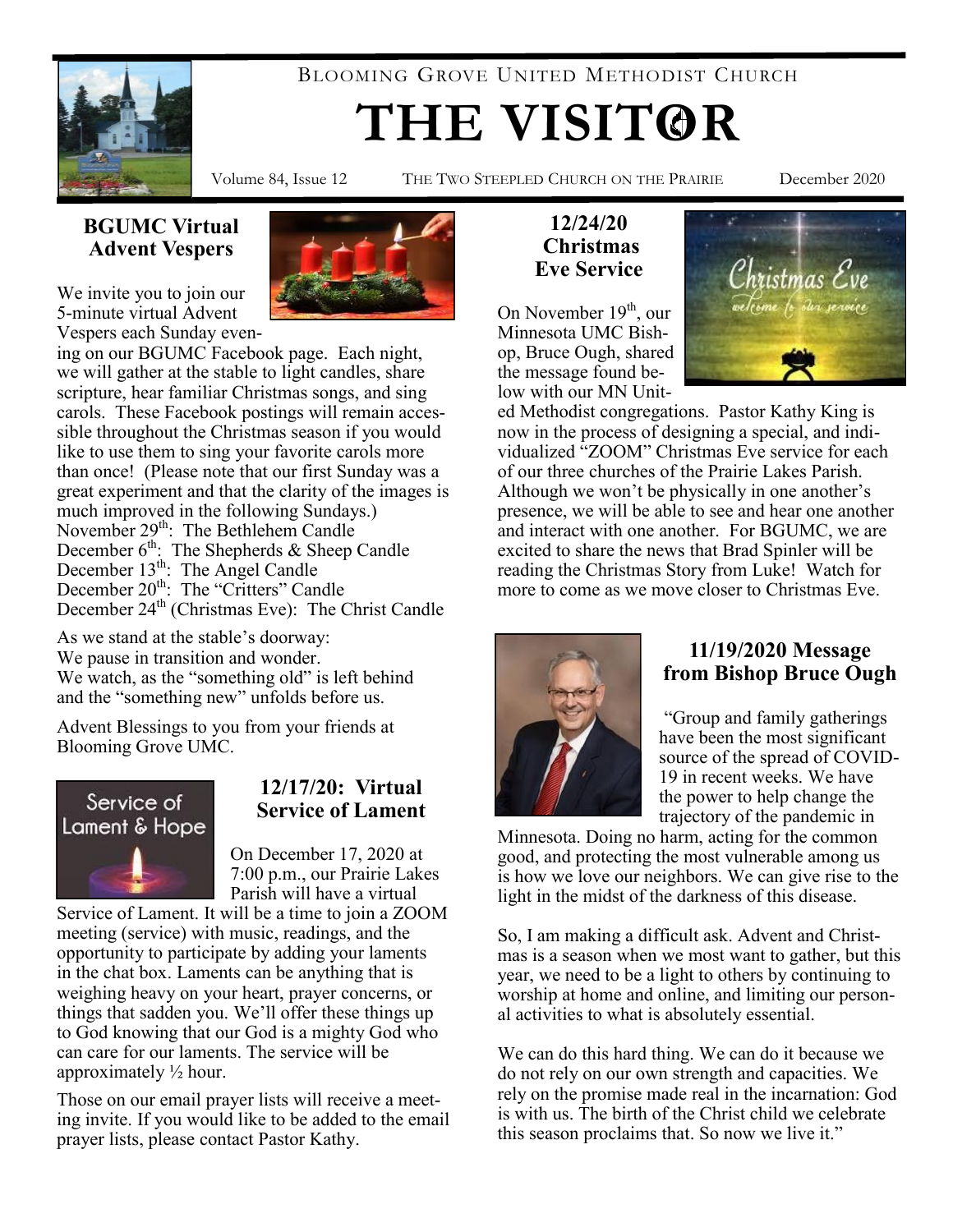**December 2020**

Peace, Hope, Joy, Love

2020—As the year began, we heard news reports about a virus that was spreading throughout China and making its way across the continent. But it seemed that it was far away and we Americans had nothing to worry about. But as February ebbed and

**'**



March knocked at our doors, we began to hear the ominous reports that the virus was in the United States and then we heard of cases in our state and we couldn't ignore it any longer—COVID-19 was real and it was here. All of a sudden, we became the church outside of our church buildings.

It seems we've been living these changed lives for so long now. We know how it is to celebrate Easter in a different way. We experienced outdoor worship thanks to a team who was willing to do the work it took to get the equipment and then—figure out how it worked. We experienced Confirmation at our confirmand's homes and then—on a Zoom meeting. We just celebrated Thanksgiving—still away from our church gathering places. Christmas is nearly here and many of us feel the pain of knowing we will not sing Silent Night in our church buildings.

Yet, we know the positive things that came from being the church outside of the church. We worship virtually knowing that others are worshiping in the same way. Thinking of our church family helps us to stay connected. Many of you call one another just to check in. It is another way of being Christ's disciples. The work of the church continues --whether it is over the Internet using technology or through the US Mail—we stay connected.

Joy and love can be ours this Christmas when we focus on the Christ-child. Let us place our hope in the peace, joy, and love that we find in the Savior we celebrate at Christmas! We can honor our Savior by being committed to caring for others in the ways that keep one another safe. Pray for the wisdom of the experts who are working so hard on vaccines!

I want to thank all of you who brought Jerry and I food after my surgery. Your caring for us meant so much! Thank you too to all who reached out to us after Jerry's brother, Jim's, death. You all touched our hearts with your care and love.

It has been a year we will long remember. Jerry and I pray that God richly blesses each one of you in 2021.

Be well dear ones, wear your masks, and keep washing those hands.

Merry Christmas!

*Pastor Kathy*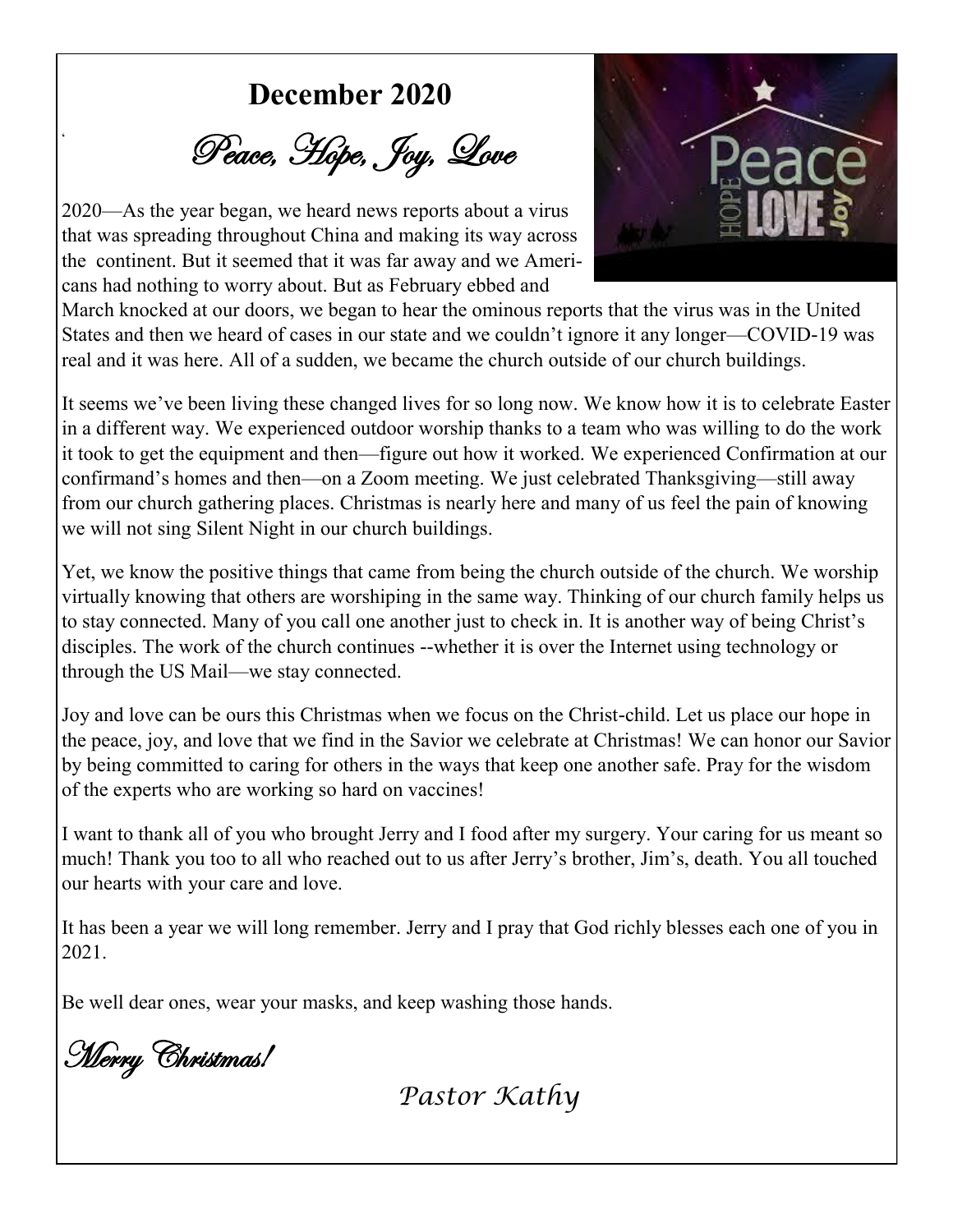# **Emma Norton Gift Cards**

We find ourselves in the season of Advent, preparing our hearts for the coming of the birth of Jesus. It is also a time we look for ways of being Christ in the world. In years past we have Adopted a

Family and purchased gifts that were fun and needed. This year with all the unknowns, the *Blooming Grove Ad Board* is suggesting a new and different opportunity to serve. **Emma Norton Services** is asking for **\$25.00 Target gift cards** to give the women and children that they serve. If you would like to donate a gift card, you can mail the purchased gift card directly to Emma Norton Services, 670 North Robert Street, St. Paul, MN 55101. They would need to receive them no

later than December 14<sup>th</sup>. Thank you for all the ways you are the face of Christ

to the world.

## **BGUMC 2020 Advent/Christmas Missions Offering**

We invite you to "Be the Light - Live Hope" through your financial gifts for the MN UMC Conference Love Offering, the focus of which is to help some of the most vulnerable among us in Minnesota in these turbulent times. All funds will be distributed among four service organizations, as listed below. We invite you to send your gifts "in honor of" or "in memory of persons who are important in your life. We will include your names, and the names of your loved ones in our January newsletter. *By December*  23rd, please mail your gifts to our BGUMC address, PO Box 171, Medford, MN 55049-0171. Please note "Love Offering" in the memo line of your check, and enclose a note listing the names of people you wish to remember by indicating "in honor of" and/or "in memory of". Thank you.

#### **Emma Norton Services (ENS) St. Paul/Maplewood**

ENS is a nonprofit organization actively combating poverty and positively impacting more than 250 people annually. ENS partners with women, children, and families who are homeless and experiencing the challenges of mental and/or chemical disabilities. Without having to worry about the basic need of a safe, secure place to live, women and children can utilize and focus on supportive programs, life skills, services and opportunities available to accomplish their goals. ENS fosters stability and encourages personal growth at two locations: Emma Norton Residence in downtown St. Paul is home to 50



individual women - Emma's Place in Maplewood is home to 13 single parent families with three or more children. Housing is permanent - the women and families may reside with ENS as long as they desire.

#### **Simpson Housing Services Minneapolis**

Simpson Housing Services began as an emergency overnight shelter in the basement of Simpson United Methodist Church in 1982. Simpson has since become a leading nonprofit providing assistance to people experiencing homelessness. In response to unmet community needs, their programs have grown to include emergency shelter, single adult supportive housing, and family supportive housing. They work across the metro area, partnering with landlords and developers to find affordable housing for all families and individuals. At any given time, they provide supportive services to 100 individuals and 210 families with over 500 children.

#### **Joyce Uptown Foodshelf Minneapolis**

The mission of the Joyce Uptown Food Shelf is to distribute food to those in need, with respect and dignity, as an expression of the love of God. In a message from their website: "We join our community in mourning Mr. Floyd's tragic death. We stand with everyone seeking to root out the injustices within our current systems and support full equity for all people. The collateral damage to small businesses has only further intensified the need to support our neighbors experiencing food insecurity. We are working with Hunger Solutions and other organizations in our community to coordinate efforts to support and distribute food to our community."

#### **MN Conference Committee on Native American Ministry's Diaper Drop**

The casino and restaurant industry, a primary source of revenue in our MN Native American communities, has been severely impacted by COVID-19. Many of our native brothers and sisters have been without income for a number of months, and/or are now working with limited income. In an effort to share our care and our resources, the MN Conference Committee on Native American Ministry, of which Cindy Saufferer is a member, is leading an effort called "Diaper Drops". Funds raised will be used to purchase semi-loads of factory-direct diapers, which will be delivered to Health & Human Services groups in our MN native communities, to be given to persons in need of these important supplies for their children.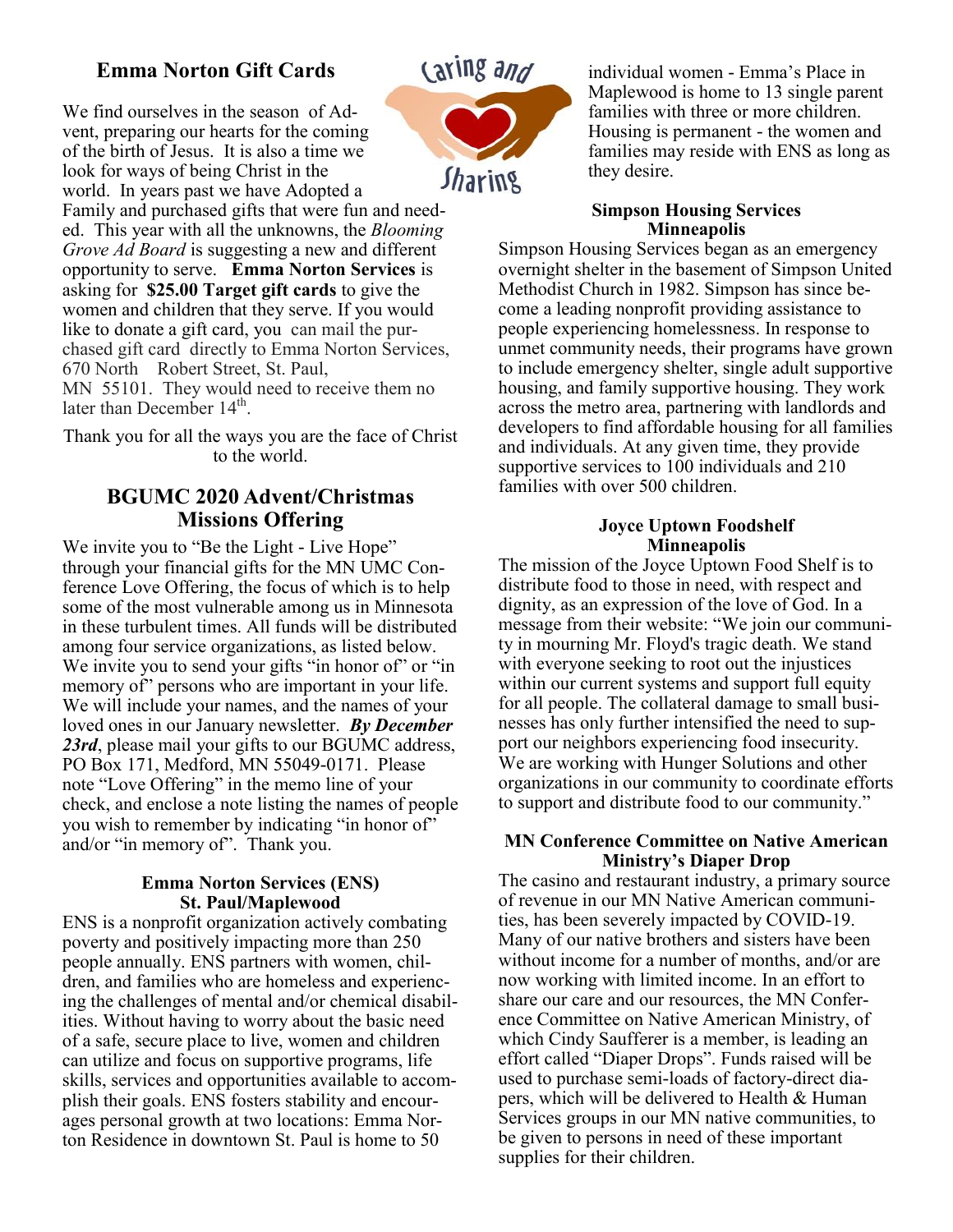

# **Happy December Birthday**



- 1 Dawn Karsten
- 4 Walter Karsten<br>6 Carol Karsten
- 6 Carol Karsten<br>7 Becky Lustig
- 7 Becky Lustig<br>8 Scot Schmitz Scot Schmitz
- 10 Joshua Kanne
- 12 Fred Fyvie
- 13 Weston Janke
- 17 Doug Wilkowske
- 
- 17 Cindy Kennedy
- 19 Jacob Gasner 21 Marlis Mahler 24 Elizabeth Bartosch 25 Levi Blake
- 26 Jenine Koziolek
- 26 Leah Krell
- 28 Riley Poe
- 28 Faye Kanne
- 29 Sophie Morgan
- 31 Kaitlyn Kanne

# **The Biggest Gift of Christmas**

T'was the night before Christmas, God glanced over the earth. He looked to and fro, All over it's girth. "They missed it again!" He said with a sigh, A heavy heart and a tear in his eye. "I gave them my son, So they could be free. My greatest gift to them from me. They traded me in For a man in red, a little tree, And horse drawn sled. How do I save them and make them see. My love is complete, My grace is free. How do I help them When all they know Is a talking snowman, And a box with a bow. Maybe next year They will stop and see The biggest gift of Christmas Is the little child from me."



# **Treasurer's Report**

November 5 thru December 1, 2020



## **General Budget Income \$ 6,010.00**

| Expenses                |            |
|-------------------------|------------|
| <b>Salary Expense</b>   | \$1,417.15 |
| Disability Insurance    | 17.97      |
| Health Insurance        | 438.90     |
| Non health flex pastor  | 15.83      |
| Cell Phone              | 22.47      |
| Pastor's Housing        | 380.00     |
| Pension                 | 212.69     |
| Lawn Mowing             | 110.00     |
| <b>CPE</b> Registration | 9.50       |
|                         |            |

## **(Net Income:**  $+$  \$ 2,495.79)

Excel Energy 74.82<br>Total Expenses \$3,514.21

# **Other Income Received**

| Restoration        | 1,000.00 |
|--------------------|----------|
| Run For The Loaves | 225.00   |
| Love Offering      | 100.00   |

 Thank you for your continuing financial support of BGUMC in these difficult days of the coronavirus and social distancing. During this time when we are unable to physically gather, please send your gifts/checks to Blooming Grove United Methodist, P.O. Box 171, Medford, MN 55049-0171. Again, thank you.

#### From the Mailbox:

**Total Expenses** 

Dear Pastor Kathy—and all of your flock! Thank you for sending the



"Visitor" to me! I cherish the faith which I attempted to serve from 1968-1973! Many good memories!

 One thing you may find interesting was the canoe we bought at Herter's in Waseca! It is lying under the deck at the family cabin at Cross Lake, Minnesota! Scratched up and faded—but still workable!! (Like some of us!)

 The hard work and complexity of your renovation of the church building is a sample of the faith you share right now! The virus has changed all of our lives! Due to the virus I haven't been to church in the old fashioned way for many months. But my family and I have gratitude for the part you play in our lives after all these years!

 May God bless and guide you—now and always! Love, Norman Witt

(Pastor - BGUMC/Morristown Peace UMC: 1968-1973)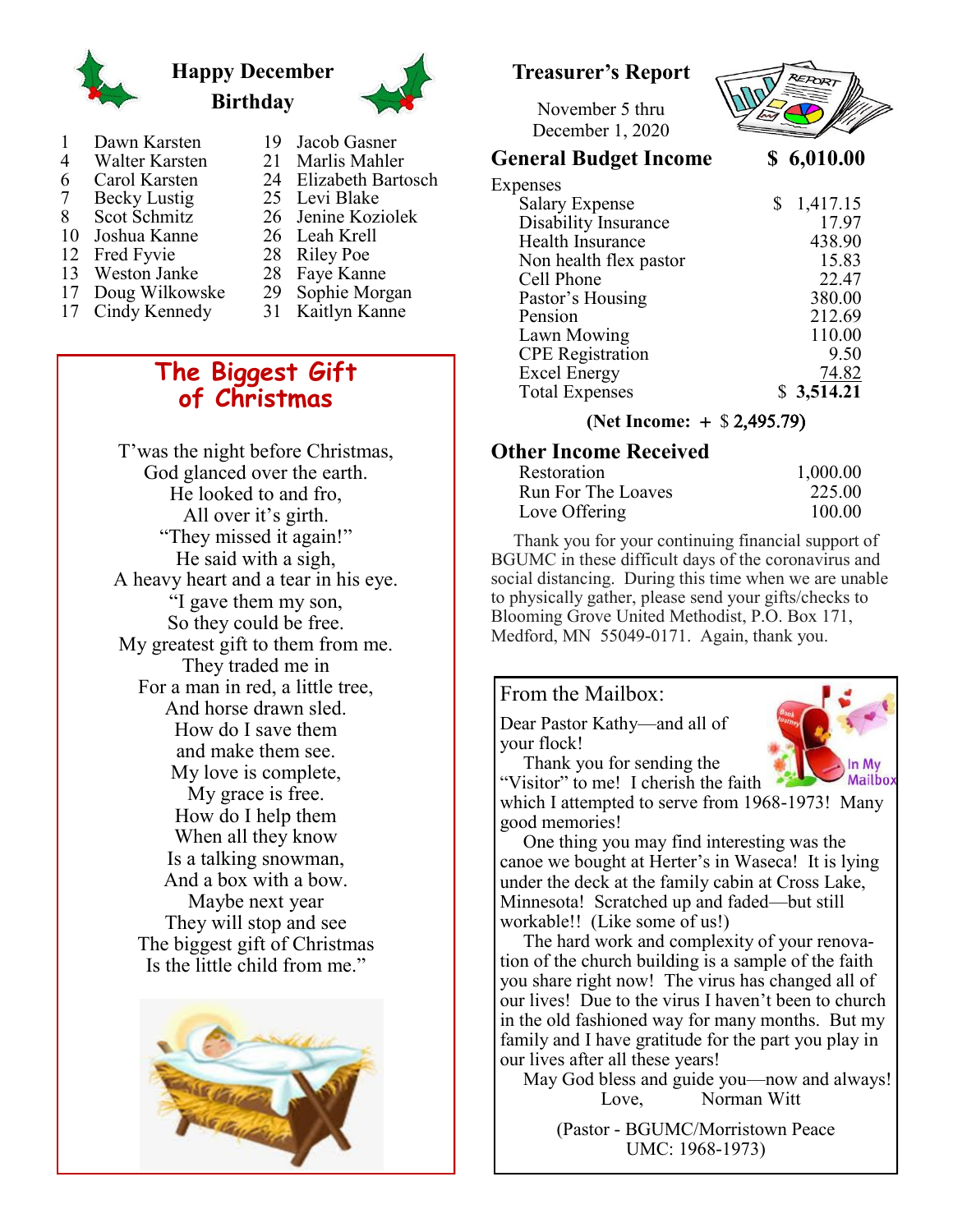# Interfaith Leaders Offer Pandemic Prayer

*The leaders of more than a dozen judicatories in Minnesota, including Dakotas-Minnesota Area Bishop Bruce Ough, crafted a joint statement voicing concern about the increase in COVID-19 cases and urging Minnesotans to serve their communities, partner with neighbors and health care workers, and make changes that will save lives. The statement is as follows:*



Since March we, the heads of communion and executives whose congregations and clergy represent over 1,000,000 Minnesotans of faith, have been in regular contact with each other. We face a deadly threat that thrives when we behave like everything is normal. We have shared the pressing concerns of communities who have been most impacted by this virus. In recent weeks we have felt greater urgency about our deepening crisis.

We have learned to guide our congregations in adopting new practices which minimize the risk of COVID-19 infection. We can do this while still performing the essential roles of faith communities in connecting people with God and with each other. We urge you to also adjust your behaviors to match the reality of a worsening pandemic.

We take as given certain facts about the virus:

- The threat of COVID-19 is real, and that in Minnesota as in the rest of the nation it is worsening.
- Among our own state's faith communities there has been an increase in cases connected to worship, weddings, and funerals.
- While following safer practices guidance in serving our communities does mitigate risk, it does not eliminate risk of transmission.
- Communities of color are disproportionately impacted by the health effects of COVID-19.
- Behavioral changes including increased hand washing, physical distancing, and mask-wearing help to reduce the spread of COVID-19.

In addition to these truths, we also know that the moral voice of faith communities makes a real difference in shaping how we face this disease. Though we may all have our feet in different places on policy solutions, our hearts are in the same place in our desire to save lives. We urge Minnesotans to embrace three values when choosing how to oppose this disease.

**Service:** Try to be of service not only to your faith but to your community. The decisions made in each household have impacts that reach far beyond its walls. Make decisions not simply for your own sake but for the sakes of those whom you have yet to meet. Consider how you can be of service to your neighbors during this pandemic.

**Partnership:** Partner with your neighbors and public health workers. There is expertise in the world that can help us all to better survive through the pandemic. Our congregations who share facts about COVID-19, who host testing sites, and who are changing the ways they conduct ministry are active partners with experts in their communities forming a united front in the fight against this disease's spread.

Leadership: Leaders of all stripes know that pushback is an ever-present element of change. As a leader, please make difficult changes in order to change lives. While we would all prefer to wish COVID-19 out of our lives, those leaders strong enough to look our rising numbers in the eye and help their congregations, communities, and families to behave differently in order to save lives deserve our thanks. We also know that your decisions have ripple effects. We pray our own changed behaviors give others the courage to also make life-saving choices.

Every community is different and there is no end to the variety of congregations and ministries engaged in our state. We find ourselves polarized in many ways and of one mind in so few. Yet we are united in our being under threat from COVID-19. And we are united as diverse faith leaders across the state in urging all Minnesotans to unite under the values of service, partnership and leadership. In doing so, we make real our shared commitment as people of faith to love our neighbor.

Consider sharing this prayer at your holiday table: "We grieve those who are not at our table today, even as we hope that the end of this struggle is in sight. Give us servant hearts to love our neighbors enough to not spread this disease to them. Help us to partner with medical professionals and front-line workers as we wash our hands, physically distance, and wear our masks. With these practices, may our actions lead to a better and more hopeful future."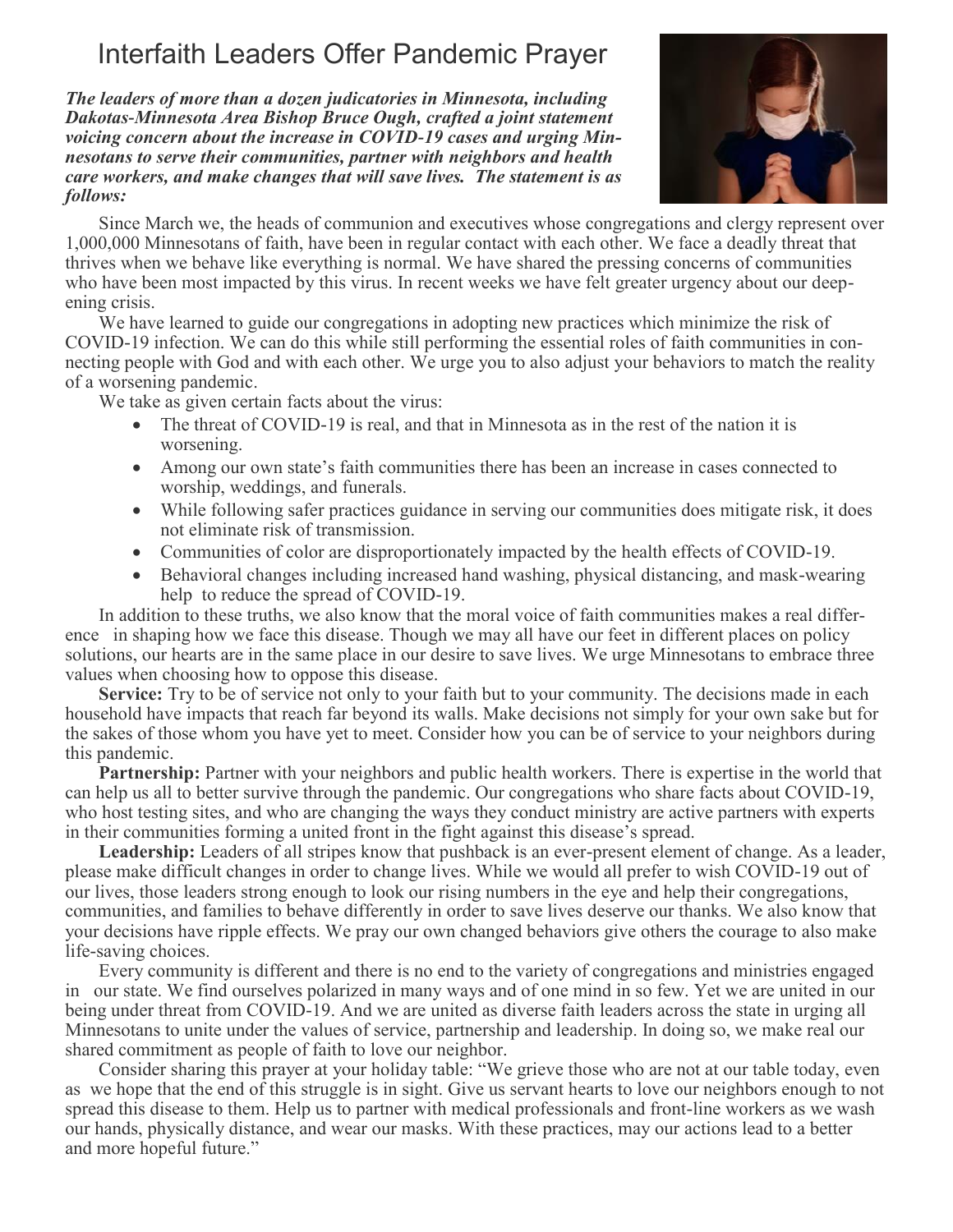

**Please pray for the following persons and situations shared publicly within our community of BGUMC in the past month.** 

*Note from Pastor Kathy King: Please call or text me if you would like me to visit or if there is a prayer concern that you prefer to keep private. We are a community strengthened by the power of prayer. We are stronger when we intercede on the behalf of our brothers and sisters in the faith. Please know that does not mean your name needs to be on a public prayer list. It means that your Pastor can pray for you and help you in any way you define.* 

- Melvin, friend of members of BGUMC, and father of church neighbors, as he makes significant strides in his recovery process following an aortic aneurism in May.
- Marlis Mahler's brother, Harley, as he begins his next intense round of chemotherapy treatments for an aggressive form of cancer. Harley's November return trip to Rochester Mayo showed that the chemotherapy is making an impact!
- Alex and Lacey, and baby Bowen, as they give thanks for Bowen's continuing growth and weight gain and his happy personality! Continue to hold them in prayer as they work with doctors in the months ahead to find answers for Bowen's medical concerns.
- Ron and Carolyn as they continue to work through several health concerns in their family.
- Pastor Kathy's 21-year-old grandson, Andrew, who is recovering from surgery for a ruptured appendix.
- Tracie Spinler's classmate Jerine, and her husband Dan, whose only child, their 21 year old daughter, died unexpectedly.
- Tracie Spinler's coworker, Colleen, whose 5-year old granddaughter was diagnosed with juvenile rheumatoid arthritis. Colleen was also tested for COVID - and we pray for Colleen's health.
- Marlis Mahler's co-worker Eric's friend Ricky, who was flown to Minneapolis and has been on life support with COVID. Ricky has recently received a feeding tube, but his lungs are getting a little stronger, and that is a good sign. Also pray for Brad, another friend of Eric's, who has returned home from being hospitalized for COVID, but is not yet able to return to work.
- Nick, Michael Kanne's fraternity "little brother", who had to have emergency surgery on Thanksgiving. He's back home and recovering, and we give thanks for that.
- Carolyn Kanne's aunt, Leona, who tripped, fell, and broke two ribs. She is over 90 with lung and heart conditions. Prayers for a safe time in the hospital and recovery.
- Prayers of thanks for Elana, the youngest daughter of Chuck and Linda Danks, who has recovered from COVID and been given a clean bill of health - and her unborn child has been given a clean bill of health as well!
- Elizabeth, daughter of Chuck and Linda Danks, who has now contracted COVID. She works at a group home in Mankato with vulnerable adults. Thankfully, none of the group home people were exposed to her.
- Don, who has been diagnosed with COVID, and Char - who so far, is ok.
- Marlis Mahler's co-worker and friend, Alicyn, her husband Jared, and their daughter Lily. Alicyn and Jared have contracted COVID and are home resting. They are watching Lily carefully for any sign of illness.
- All members of BGUMC who are in quarantine due to family members or co-workers who have been diagnosed with COVID.
- All in our circle of family, friends, neighbors, communities - as we move into the "winter phase" of COVID. Pray for students, teachers, and staff in school/college - in ever-evolving formats of "live", hybrid, virtual, or homeschool learning, for employees who are navigating work at their physical work locations and/or at home, and for all in the medical field who are working so hard to keep up with increased demands of testing and hospitalizations, as well as caring for patients as they lose their struggle with the virus.
- All in our faith community who privately hold heavy concerns in their hearts. Help us to reflect God's love and care through our words and deeds that they may know BGUMC as a place of solace, comfort, and trust.



**Ellen Kay Gasner** of Langdon, ND died recentlyin her sleep of an aneurysm. She was the wife of LeRoy Gasner, a nephew of Carol Karsten. The Gasners had a wood-

working business in Blooming Grove township and built the rugged cross that graces the altar area of our sanctuary. Ellen will be remembered fondly by many members of our congregation. No services will be held. Memorials may be sent in Ellen's memory to the Cavalier County Library, 600 5th Ave, Langdon, ND 58249.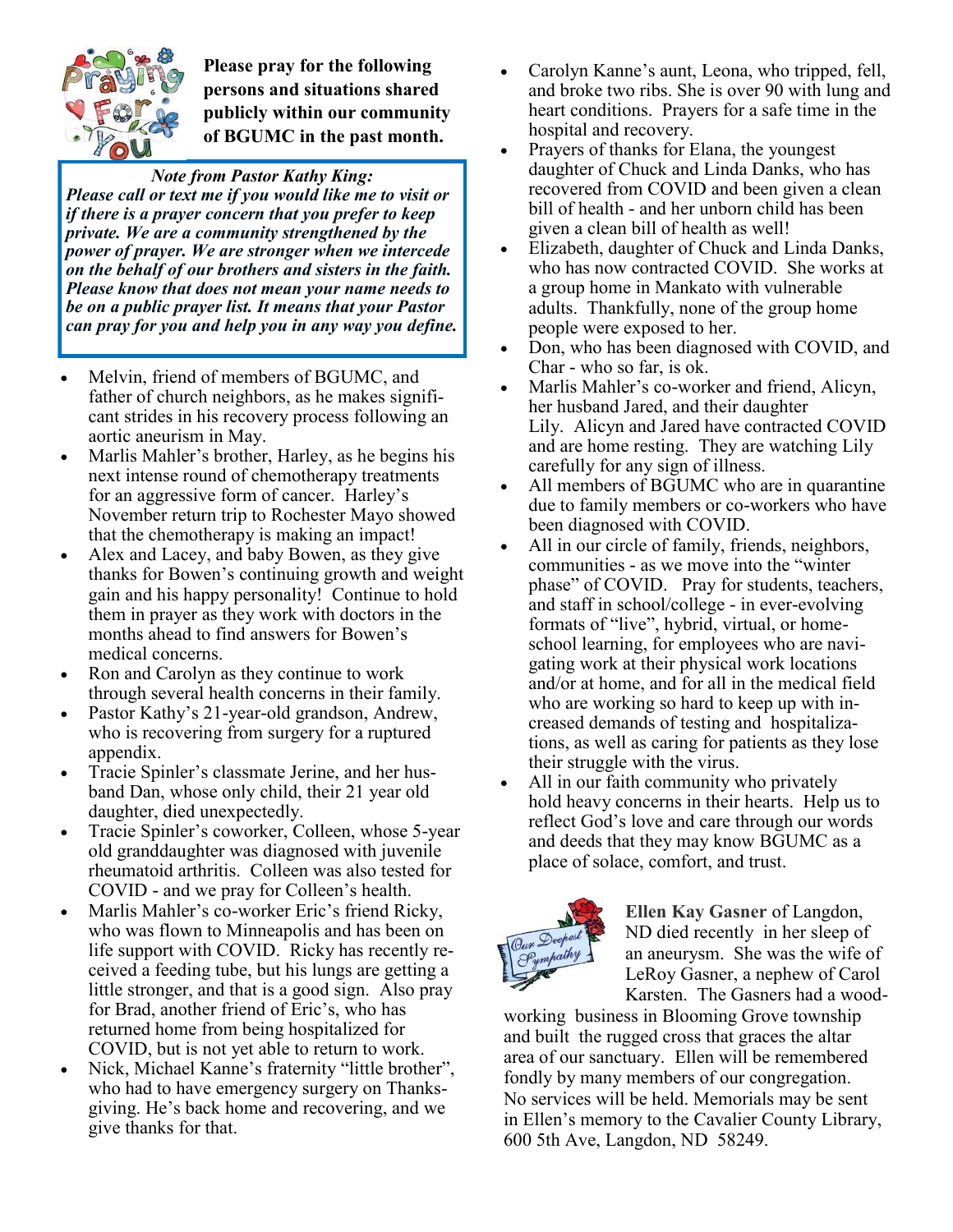

# **Blooming Grove Church Council Special Meeting November 4, 2020 Carolyn Kanne, Council Secretary**

In attendance (virtually, via Bluejeans): Pastor Kathy, Cindy Saufferer, Chery Southworth, Hjordi Churchill, Judy Mahler, Brian & Carolyn Kanne, Tracie Spinler, Allison Janke

- 1. Return In-Person Worship Church Survey See attached notes from Judy with the results and draft of letter to the congregation.
- 2. Council resolution requested by the bank for building loan (see attached). Brian moved to accept the resolution as presented. Allison seconded. Motion carried.
- 3. Prairie Lakes Parish Charge Conference Sunday, November 29, 7:00 pm via Bluejeans
- 4. This will be the Charge Conference for our three churches only. Forms, the budget, and so on will be needed by 11/10.
- 5. We will need a finance team meeting to set the budget. Hjordi will send out some possible dates.
- 6. Christmas poinsettias from Greenwald's. Chery received a letter from Greenwald's regarding ordering poinsettias. Since it is highly unlikely that we will be back in the sanctuary by then, we discussed giving people the option to donate to the Love Offering instead, and make it in memory or honor of someone. If people still would like a poinsettia for their home, Cindy is willing to make a run to pick them up and people may pick them up from her house. We need to present this in The Visitor. Carolyn will write something up for the poinsettia ordering portion. Judy will write up the donation to the Love Offering portion.
- 7. PPRC met 10/27 to discussion Pastor Kathy's compensation package. The percentage split among the churches will stay the same for 2021: 38% each for Waterville and Blooming Grove; 24% for Janesville. Pastor Kathy will be switching over to Medicare next year, so there will no longer be a charge for health coverage through the conference.
- 8. Tracie asked about our annual Adopt-A-Family for this COVID year. We are still willing to try to do something, if anything is available. Tracie will check with the NHS at Medford School. Cindy contacted Beth to see if we can do anything directly through the county. Beth will check.

Pastor Kathy closed with prayer.

# **Blooming Grove Church Council Meeting December 2, 2020**

### **Carolyn Kanne, Council Secretary**

In attendance (virtually, via Bluejeans): Hjordi Churchill, Pastor Kathy King, Chery Southworth, Dave & Sheryl Brisel, Cindy Saufferer, Brad & Tracie Spinler, Brian & Carolyn Kanne, Judy Mahler

### **Prior Council Minutes**

Approved as submitted.

#### **Finance**

- Treasurer and Financial Secretary report: Treasurer's report reviewed – no questions. Financial Secretary – income is currently adequate.
- 2021 Budget: New budget submitted already approved at Charge Conference. A new line item has been added – interest on the construction loan.

## **Nominations Committee Update**

- 2021 Officers/Teams/Committees Update: All positions are filled except for the Treasurer. We thanked Tracie for her years of service.
- Treasurer Position: Remains Open. Paying someone to do this would be an option.
	- The conference provided ideas on software.
	- One option would be to hire a person from the conference office to do the bookwork.
	- Brad mentioned that his bookkeeper might be a possibility. She's from Waseca (so more local). He will check with her. It would probably be at an hourly rate, as the time required fluctuates.
	- The church books are already on QuickBooks.

## **COVID-19**

- Pastor Kathy Updates, including any from MN Conference: We are currently in "Red" Phase; no in-person worship is recommended.
- Pastor Kathy On-Line Worship and plans for Advent and Christmas: Zoom services for each church.
- Carolyn Outreach taking place in December: Carolyn and Deanna are working on sewing projects for the littlest of our worshippers: masks geared toward their interests or blankets for the smallest. They asked whether the Ed Committee has any Christmas plans for the kids. Sheryl will check with the others.
- Judy BGUMC Advent Vespers: Michael had the idea of having Judy record accompaniment to familiar Christmas carols for us to sing at home. She and Hjordi have been experimenting with how best to make it work.
- Pastor Kathy: Planning a Zoom Service of Lament for those who are mourning events of this year. Stay tuned.

#### **Trustees**

Church Cleaning Position: Brad reported that Brad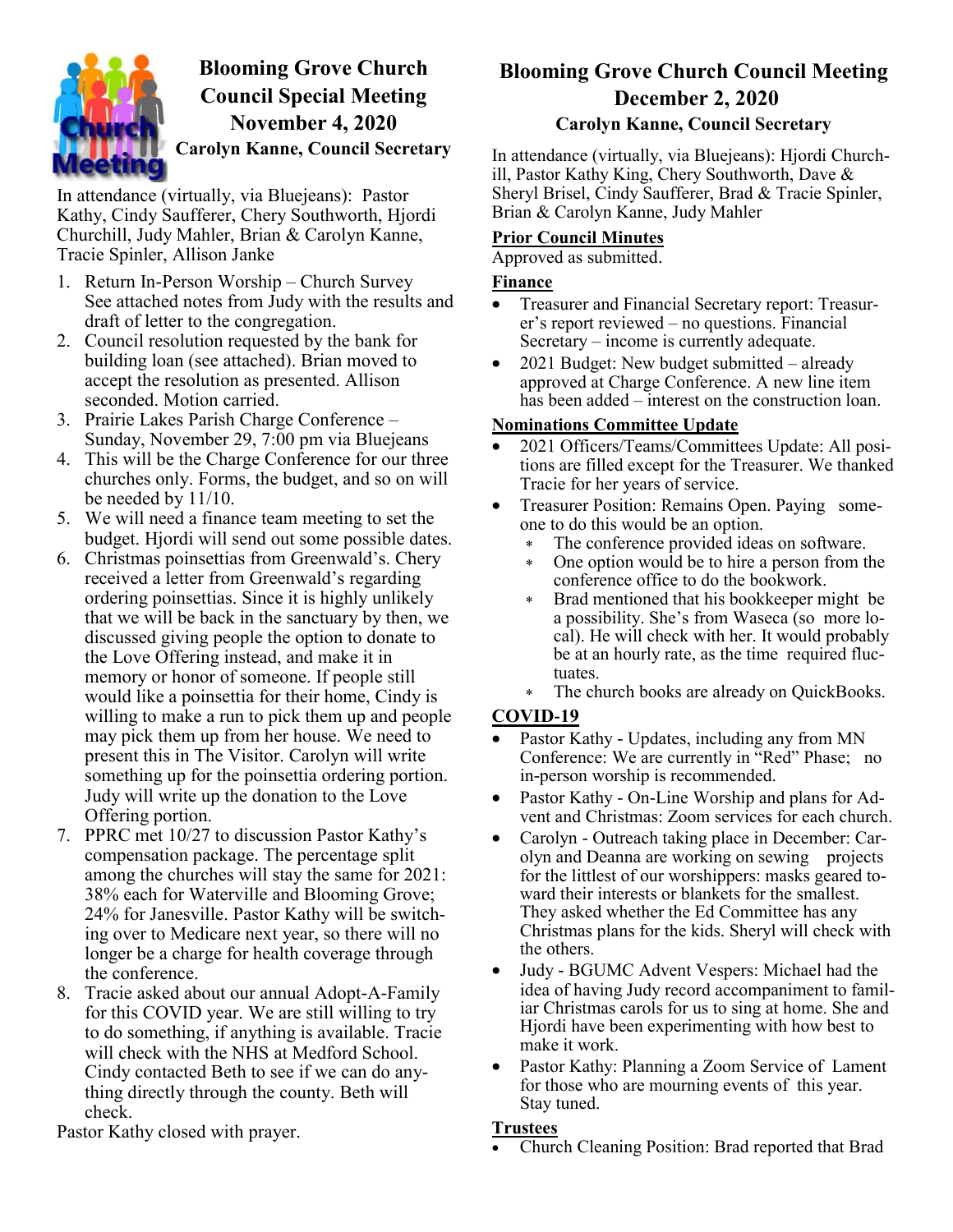Saufferer has arranged for Ken Harren to take over at a rate of \$15 per hour. This will begin when we can get back into the building.

#### **Building Project**

- Trustees Construction updates: The concrete is done, the plumbing is in and inspected (virtually, no less), and both contractors have been paid. Ammon will probably start construction after Christmas.
- Brian Line of Credit/Construction Loan Update: We've cleared all the bank's hoops and are all set up.
- Carolyn Update RE MN Conference Builders East Grant Status and/or other grant information: Haven't heard anything on the grant application. Cindy mentioned that there is a change in who's in charge; it is now the Minnesota United Methodist Foundation. Donna Dempewolf, who served as our Charge Conference Presiding Elder, is the chair. Cindy will send the information to Carolyn and Hjordi.
	- Carolyn also contacted the Kanne-Marzahn-Minske family reunion chair to get the information out in front of the family and provide information for making donations. It's been placed on the KMM Facebook page. (BGUMC is always included in the reunion tour of historic family sites.)
	- She also checked on the MN Historical Society program. The nearest deadline is January  $8<sup>th</sup>$ , with another following in April. Judy mentioned our contact at the Steele County Historical Society, and Carolyn will get in touch with him again.
- Hjordi Builder's Risk Insurance: Our application has been submitted.

#### **Additional Ministry Updates**

- Update from BGUMC teams/groups, i.e. Education, Communications, UMW: No reports.
- Updates from Pastor Kathy, including:
	- Clinical Pastoral Education She is currently taking a congregational care class.
	- Course of Study
- Mission focus for Advent/Christmas:
	- Conference Love Offering
	- Adopt-A-Family Update: After our last meeting, Tracie and Cindy found out information about the Steele County Adopt-A-Family and the Emma Norton gift card program. We discussed via email and appear to have landed on the gift card program, as it is much easier this year logistically. Cindy will send out an email within a day to alert the congregation. Cindy is making a trip to Emma Norton soon, and will include a deadline to get cards to her in the email, as well as a direct mailing address for those who prefer that method.

#### **Other Items**

Kathy read a note from Norm Witt.

### **The Winter of the Big Snow Incarnate-Emmanuel: God With Us - God In Us - God Through Us**



In these days of COVID-19, we miss the ability to gather in person to experience the sights and sounds of Advent and Christmas. In this context, we share with you the story of "The Winter of the Big Snow" as told in our 2018 Sunday School Christmas Program. That snowy winter, people from our church were getting ready. They prepared food for Thanksgiving guests, made a manger for Jesus, cleared roads by the church, and waited for the promise of Easter. In the middle of it all, they experienced Emmanuel – God With Us - through the kindness and care of their neighborhood community as people reached out to help one another. 70 years later, "The Winter of COVID-19" is upon us, and we are called again to get ready – to prepare for the coming of Jesus in our world: Incarnate-Emmanuel, God With Us, God In Us, God Through Us. We are called again to help our neighbors near and far in any way we can - and we see amazing evidence of that every day. Even though we can't be physically together right now, we celebrate that God continues to work through us!

#### **A Thanksgiving Turkey**

The Winter of the Big Snow started in November in the year 1950. Faye Kanne, a current member of BGUMC, was 13 years old and her sister Darlene was a senior in high school. Their family lived on County Road 23 - just east of church. It is the same house where Brian and Carolyn Kanne and family live now! Faye's parents were hosting Thanksgiving dinner that year. Faye's mom had gotten the turkey early, but didn't have room to keep it frozen at their house. She stored it in the freezer at their neighbors' house, Mr. & Mrs. Zander. A couple of days before Thanksgiving, Faye's mom knew that they had to retrieve the turkey and start thawing it, but - there had been a big snowstorm and all the roads were blocked! The snowplows hadn't come yet. How were they going to get that turkey? The neighbor's son, Don Zander, was also a senior in high school that year. He came to the rescue! He loaded up the turkey, got on this dad's tractor, and started out through the snow to deliver it. With a mile to go, the snow stopped him. He got off the tractor, put that turkey under his arm, and walked the last mile through the snowdrifts to deliver it to Faye's mom. Five years later, Faye's sister Darlene married that good-looking neighbor boy who delivered the Thanksgiving turkey!

(Continued on next page)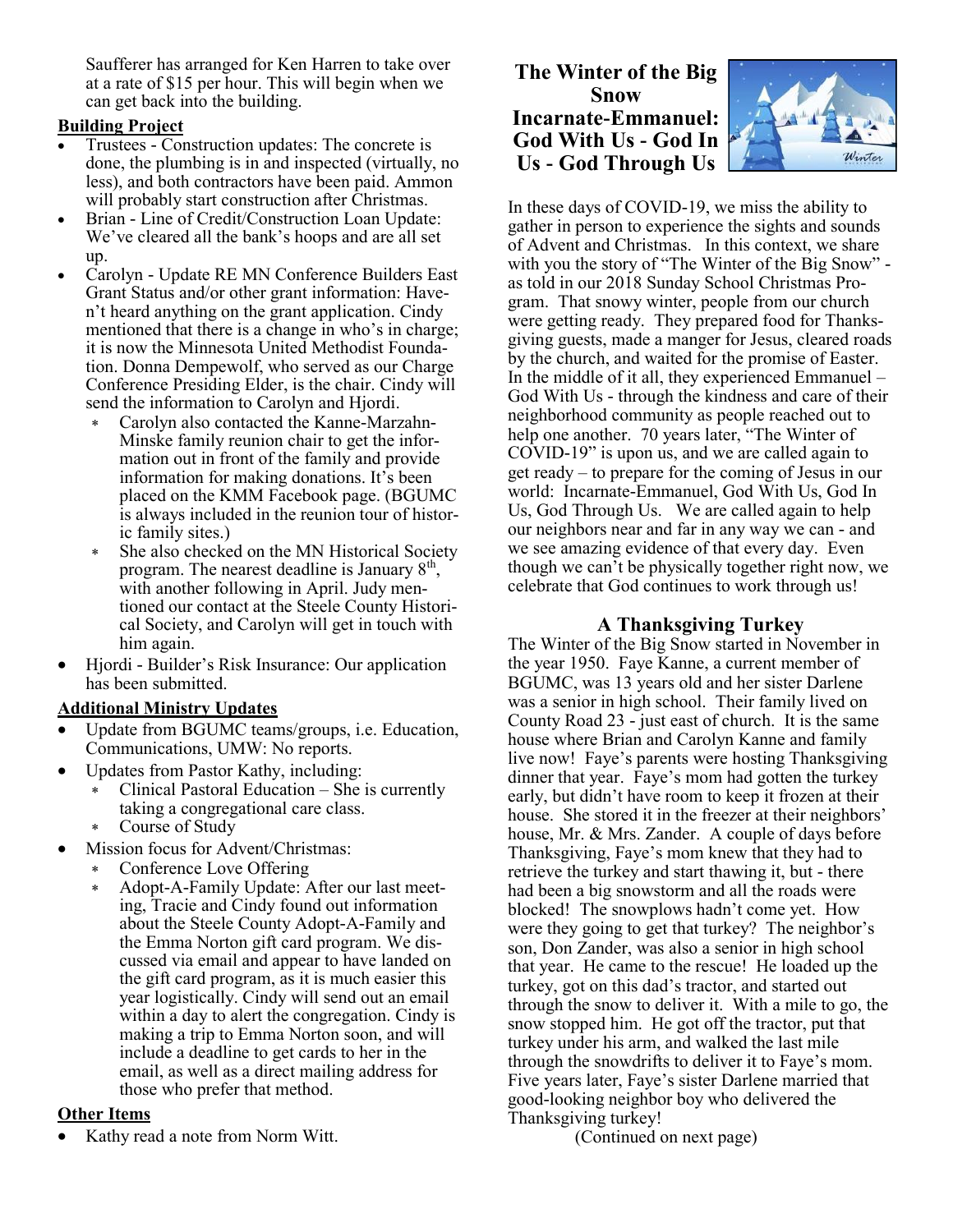#### **100 Inches**

By Christmas Day 1950, the people who lived near BGUMC had almost 30 inches of snow. And it kept snowing! Just when they thought spring would come, it snowed 40 more inches in March! The city of Owatonna recorded a total of 100 inches of snow that winter. To make matters worse, it was also REALLY cold. People had trouble getting their animals in and out of the barns and had trouble keeping buildings warm. Many times they couldn't even drive on their roads. At one point, County Road 23, just east of the church, was blocked shut with snow for two days. They had to break it open with a rotary plow. People had to help each other a lot.

#### **A Christmas Manger**

June McColley was a Sunday School teacher for the little kids at the Bethel Methodist Church, the Sunday School part of our current building. One evening, in November or December of 1950, she went to a meeting to plan the Christmas program. When she came home, she contacted her brother-in-law, Clayton McColley, and asked if he could make a cradle or a manger for baby Jesus - just something simple and homemade. It wasn't supposed to be fancy. They wanted it to be the kind of manger that the innkeeper might have made for his stable in Bethlehem. Clayton lived just down the road from our church. He pondered about how to make that manger. He knew that there were some little "popple" trees in a slough just ¼ mile east of his house, and thought they would be perfect! There was already a lot of snow on the ground by then, and the only way to get to the trees was to hitch a team of horses to a sled and go through the snow. He made it to the slough, cut off some trees, loaded them on the sled, and went back to his house. It was so cold that Clayton couldn't keep his shop warm enough to work in. He had to create the manger in his house, and couldn't use his bigger shop tools. He cut all the trees into pieces by hand and then peeled off the bark, kind of like peeling a banana. Then he nailed the pieces of wood together to make a manger. At first Clayton was disappointed that he couldn't use his good tools to make the manger absolutely perfect. After all, it was to be a cradle to hold the Son of God. But then he remembered that the request was for something simple and homemade. It needed to represent the kind of manger in which Jesus was born. He knew it was okay. P.S. - Clayton's manger has been used in every Christmas Program at BGUMC since that time.

#### **6 Men and a Snowplow**

In those days, the gravel roads didn't have wide ditches beside them. With really high field banks right next to the roads, there was no place to push all of the snow. Every time that more snow came, or the wind blew, the roads drifted shut - sometimes to the tops of the field banks. The snowplows were not very powerful and

didn't have today's equipment. If a storm was bad enough, even the snowplows needed help. That winter, the Immanuel Methodist Church, the sanctuary part of our current building, was still located 3 miles to the west of BGUMC, on a gravel road, by the farm where Marlis Mahler lives now. It was right next to the farm where Trudi Remund-Fisher grew up. After one big storm in February or March, the snowplow couldn't break through the drifts on the road by the church. The road was totally blocked and people were snowed in for days. Things were getting desperate. Five dairy farmers who lived by the Immanuel Methodist church, knew they had to do something! They had to get their milk to the creamery in order to empty their milk cans so that they could keep milking their cows and not have to dump the milk out in the snow. They also had to get to town to deliver their eggs for sale and to buy groceries for their families and feed for their livestock! Four of those farmers went to the Immanuel Methodist Church: Burch Mahler, Glenn Mahler, Willie Remund, and Marvin Sutter. They set out together with their other neighbor, Raymond Thompson, and their Methodist minister, Rev. John Timperley, to help the snowplow. They started one night after the evening chores were done. The snowplow had a triangle blade. First, the snowplow would ram a hard drift and chip some blocks of snow free. Then the men shoveled the snow aside – into the field, allowing the plow to ram again. Many times, the men had to go ahead of the plow and break the snowdrifts by making vertical cuts with shovels in the hardpacked snow. Then the plow could ram and push the snow again. The men shoveled snow like this all night, until 5 AM, when they had to go back home to milk their cows. Trudi Remund-Fisher remembers her mom dressing her and her brother up like little snowmen to send them down beyond the parsonage that stood next to the Immanuel Methodist Church, with sandwiches and coffee for those hard-working men. Trudi also remembers that people had to walk across the fields to the highway to get the mail for everyone in the neighborhood.

#### **A Sleigh Ride for Easter**

Surely there would be no snow for Easter Sunday that would be on March 25, 1951! Guess what? It snowed!! Harold and Eleanor Saufferer lived on the farm just ¼ mile east of the church - where Brad and Cindy Saufferer and Bruce Saufferer live now. On Easter Sunday morning, there was so much snow that they had to hook up a team of horses to a sleigh just to get out of their yard. They drove the horses to the house of Harold's mom and dad, Jess and Nora Saufferer. The road from Jess and Nora's house had been plowed enough for a car to get through! So they put the horses in the shed and drove the car to church for Easter!